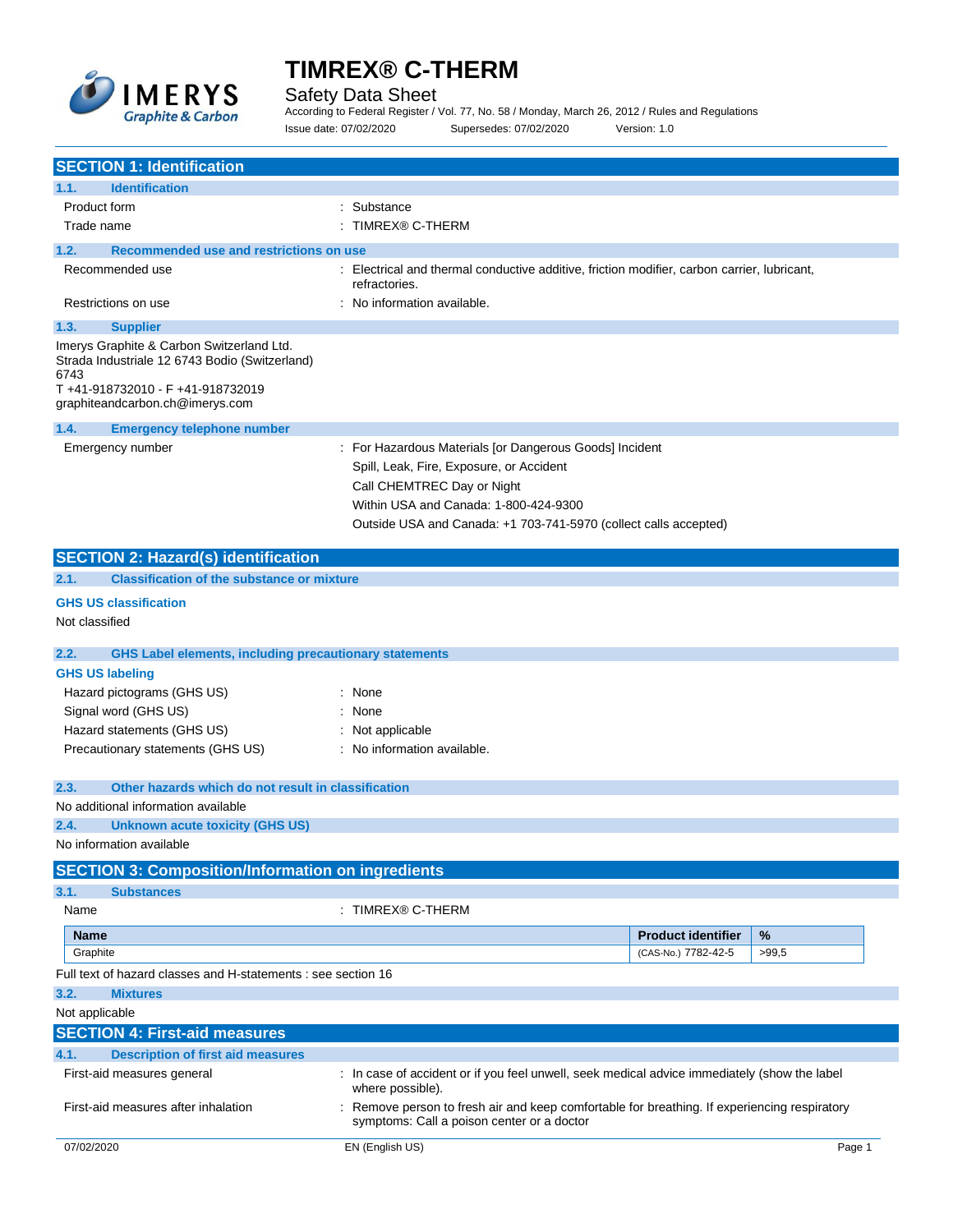### Safety Data Sheet

According to Federal Register / Vol. 77, No. 58 / Monday, March 26, 2012 / Rules and Regulations

| First-aid measures after skin contact                           | : Wash skin with mild soap and water. If irritation persists, consult a doctor.                                                         |
|-----------------------------------------------------------------|-----------------------------------------------------------------------------------------------------------------------------------------|
| First-aid measures after eye contact                            | : Remove contact lenses, if present and easy to do. Continue rinsing. If eye irritation persists:<br>Get medical advice/attention.      |
| First-aid measures after ingestion                              | Rinse mouth. Do not induce vomiting. Never give anything by mouth to an unconscious person.<br>If you feel unwell, seek medical advice. |
| 4.2.<br>Most important symptoms and effects (acute and delayed) |                                                                                                                                         |
| Symptoms/effects                                                | : No information available.                                                                                                             |
| $\overline{1}$                                                  |                                                                                                                                         |

**4.3. Immediate medical attention and special treatment, if necessary**

Treat symptomatically.

|        | <b>SECTION 5: Fire-fighting measures</b>                               |                                                                                                                                                                                                    |
|--------|------------------------------------------------------------------------|----------------------------------------------------------------------------------------------------------------------------------------------------------------------------------------------------|
| 5.1.   | Suitable (and unsuitable) extinguishing media                          |                                                                                                                                                                                                    |
|        | Suitable extinguishing media                                           | : Foam, carbon dioxide, extinguishing powder, water spray jet, sand.                                                                                                                               |
|        | Unsuitable extinguishing media                                         | : High volume water jet.                                                                                                                                                                           |
| 5.2.   | Specific hazards arising from the chemical                             |                                                                                                                                                                                                    |
|        | Reactivity in case of fire                                             | : No information available.                                                                                                                                                                        |
| fire   | Hazardous decomposition products in case of                            | : Toxic fumes may be released, such as carbon monoxide, carbon dioxide.                                                                                                                            |
| 5.3.   | Special protective equipment and precautions for fire-fighters         |                                                                                                                                                                                                    |
|        | Protection during firefighting                                         | : Do not attempt to take action without suitable protective equipment. Self-contained breathing<br>apparatus. Complete protective clothing.                                                        |
|        | <b>SECTION 6: Accidental release measures</b>                          |                                                                                                                                                                                                    |
| 6.1.   | Personal precautions, protective equipment and emergency procedures    |                                                                                                                                                                                                    |
|        | General measures                                                       | Evacuate personnel to a safe area. Keep away from heat, hot surfaces, sparks, open flames<br>and other ignition sources. No smoking. Ensure adequate ventilation, especially in confined<br>areas. |
|        | Personal Precautions, Protective Equipment<br>and Emergency Procedures | : Use personal protective equipment as required.                                                                                                                                                   |
| 6.1.1. | For non-emergency personnel                                            |                                                                                                                                                                                                    |
|        | Protective equipment                                                   | Wear recommended personal protective equipment.                                                                                                                                                    |
|        | <b>Emergency procedures</b>                                            | Avoid contact with skin and eyes. Avoid dust formation. Do not breathe dust. Do not eat, drink<br>or smoke during use. Wash thoroughly after handling.                                             |
| 6.1.2. | For emergency responders                                               |                                                                                                                                                                                                    |
|        | Protective equipment                                                   | Do not attempt to take action without suitable protective equipment. For further information<br>refer to section 8: "Exposure controls/personal protection".                                       |
| 6.2.   | <b>Environmental precautions</b>                                       |                                                                                                                                                                                                    |
|        |                                                                        | Avoid release to the environment. Prevent entry to sewers and public waters. Advise local authorities if considered necessary.                                                                     |
| 6.3.   | Methods and material for containment and cleaning up                   |                                                                                                                                                                                                    |
|        | Methods for cleaning up                                                | : Take up mechanically (sweeping, shoveling) and collect in suitable container for disposal.                                                                                                       |

|  |  | : Dispose of materials or solid residues at an authorized site. |
|--|--|-----------------------------------------------------------------|

**6.4. Reference to other sections**

Other information

| For further information refer to section 13. |  |
|----------------------------------------------|--|
|----------------------------------------------|--|

| <b>SECTION 7: Handling and storage</b>       |                                                                                                                                                                                               |
|----------------------------------------------|-----------------------------------------------------------------------------------------------------------------------------------------------------------------------------------------------|
| <b>Precautions for safe handling</b><br>7.1. |                                                                                                                                                                                               |
| Precautions for safe handling                | Keep away from heat, hot surfaces, sparks, open flames and other ignition sources. No<br>smoking. Take action to prevent static discharges. Use personal protective equipment as<br>required. |
| Hygiene measures                             | Keep away from food, drink and animal feeding stuffs. Avoid contact with skin and eyes. Avoid<br>dust formation. Do not breathe dust.                                                         |
| Local and general ventilation                | Ensure adequate ventilation, especially in confined areas.                                                                                                                                    |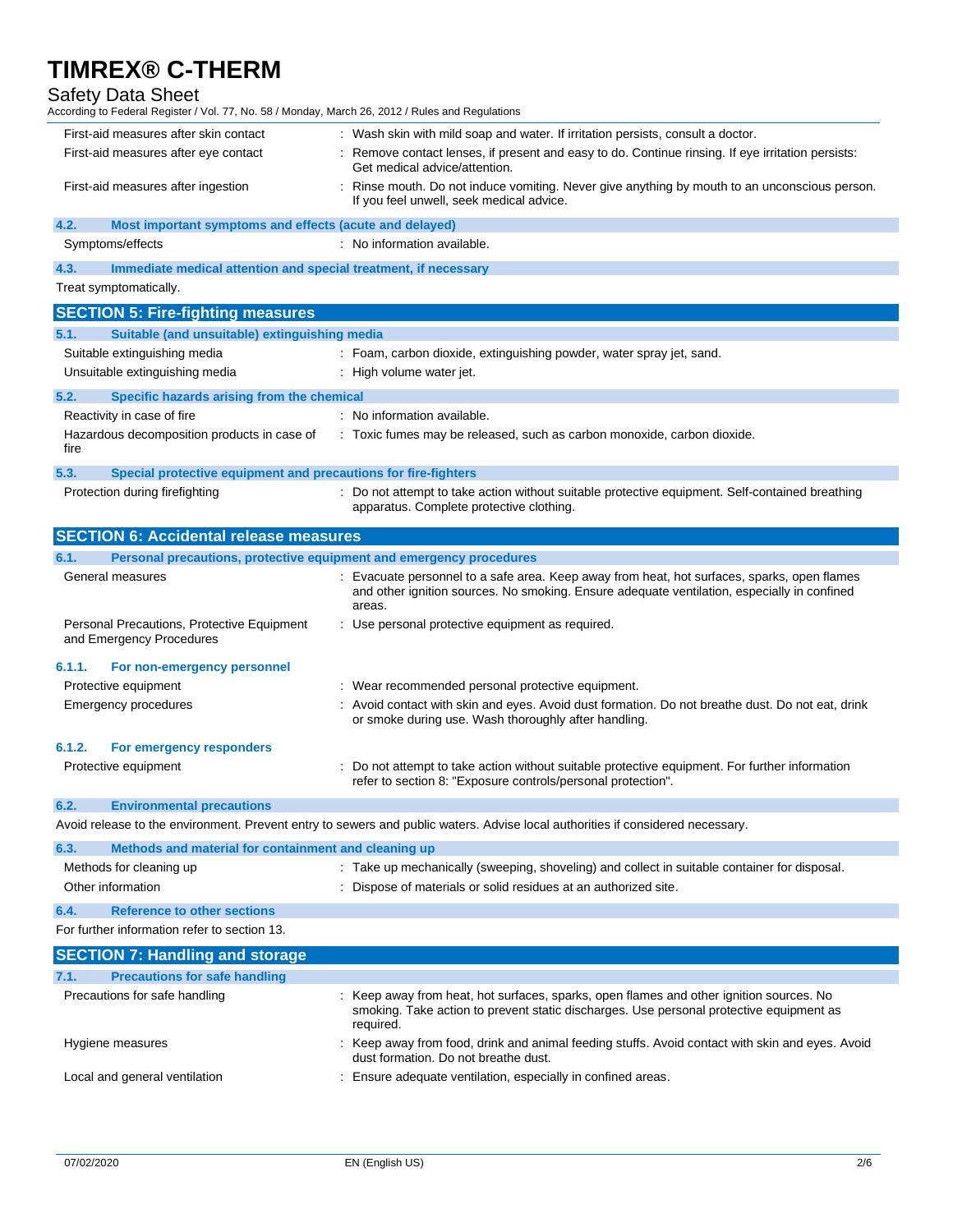### Safety Data Sheet

According to Federal Register / Vol. 77, No. 58 / Monday, March 26, 2012 / Rules and Regulations

| 7.2. | Conditions for safe storage, including any incompatibilities |  |                                                                                                                                                                                                                    |
|------|--------------------------------------------------------------|--|--------------------------------------------------------------------------------------------------------------------------------------------------------------------------------------------------------------------|
|      | Storage conditions                                           |  | Store in a dry, cool and well-ventilated place. Keep container tightly closed. Containers which<br>are opened should be properly resealed and kept upright to prevent leakage. Keep only in<br>original container. |
|      | Storage temperature                                          |  | : No information available.                                                                                                                                                                                        |
|      | Material used in packaging/containers                        |  | No information available.                                                                                                                                                                                          |
|      | Incompatible materials                                       |  | Fluorine, chlorine trifluoride.                                                                                                                                                                                    |

### **SECTION 8: Exposure controls/personal protection**

### **8.1. Control parameters**

| Graphite (7782-42-5)                              |                                                                                                    |  |
|---------------------------------------------------|----------------------------------------------------------------------------------------------------|--|
| <b>USA - ACGIH - Occupational Exposure Limits</b> |                                                                                                    |  |
| ACGIH TWA (mg/m <sup>3</sup> )                    | 2 mg/m <sup>3</sup> (all forms except graphite fibers-respirable particulate matter)               |  |
| USA - OSHA - Occupational Exposure Limits         |                                                                                                    |  |
| OSHA PEL (TWA) (mg/m <sup>3</sup> )               | 15 mg/m <sup>3</sup> (synthetic-total dust)<br>5 mg/m <sup>3</sup> (synthetic-respirable fraction) |  |
| <b>USA - IDLH - Occupational Exposure Limits</b>  |                                                                                                    |  |
| US IDLH $(mq/m3)$                                 | 1250 mg/m <sup>3</sup>                                                                             |  |
| <b>USA - NIOSH - Occupational Exposure Limits</b> |                                                                                                    |  |
| NIOSH REL $(TWA)$ (mg/m <sup>3</sup> )            | 2.5 mg/m <sup>3</sup> (natural-respirable dust)                                                    |  |

### **8.2. Appropriate engineering controls**

Appropriate engineering controls : Remove all sources of ignition. Ensure good ventilation of the work station.

Environmental exposure controls : Avoid release to the environment.

### **8.3. Individual protection measures/Personal protective equipment**

#### **Hand protection:**

Protective gloves (EN 374).

### **Eye protection:**

Safety glasses with side shields (EN 166).

### **Skin and body protection:**

Wear suitable protective clothing.

### **Respiratory protection:**

In case of insufficient ventilation, wear suitable respiratory equipment. FFP2SL (EN 149).

| <b>SECTION 9: Physical and chemical properties</b>            |                        |
|---------------------------------------------------------------|------------------------|
| Information on basic physical and chemical properties<br>9.1. |                        |
| Physical state                                                | : Solid                |
| Appearance                                                    | : Powder.              |
| Color                                                         | : Grey to black        |
| Odor                                                          | : Odorless             |
| Odor threshold                                                | : No data available    |
| рH                                                            | : No data available    |
| Melting point                                                 | : > 3000 °C (OECD 102) |
| Freezing point                                                | : No data available    |
| Boiling point                                                 | : No data available    |
| Flash point                                                   | : No data available    |
| Relative evaporation rate (butyl acetate=1)                   | : No data available    |
| Flammability (solid, gas)                                     | : Non flammable.       |
| Vapor pressure                                                | : No data available    |
| Relative vapor density at 20 °C                               | : No data available    |
|                                                               |                        |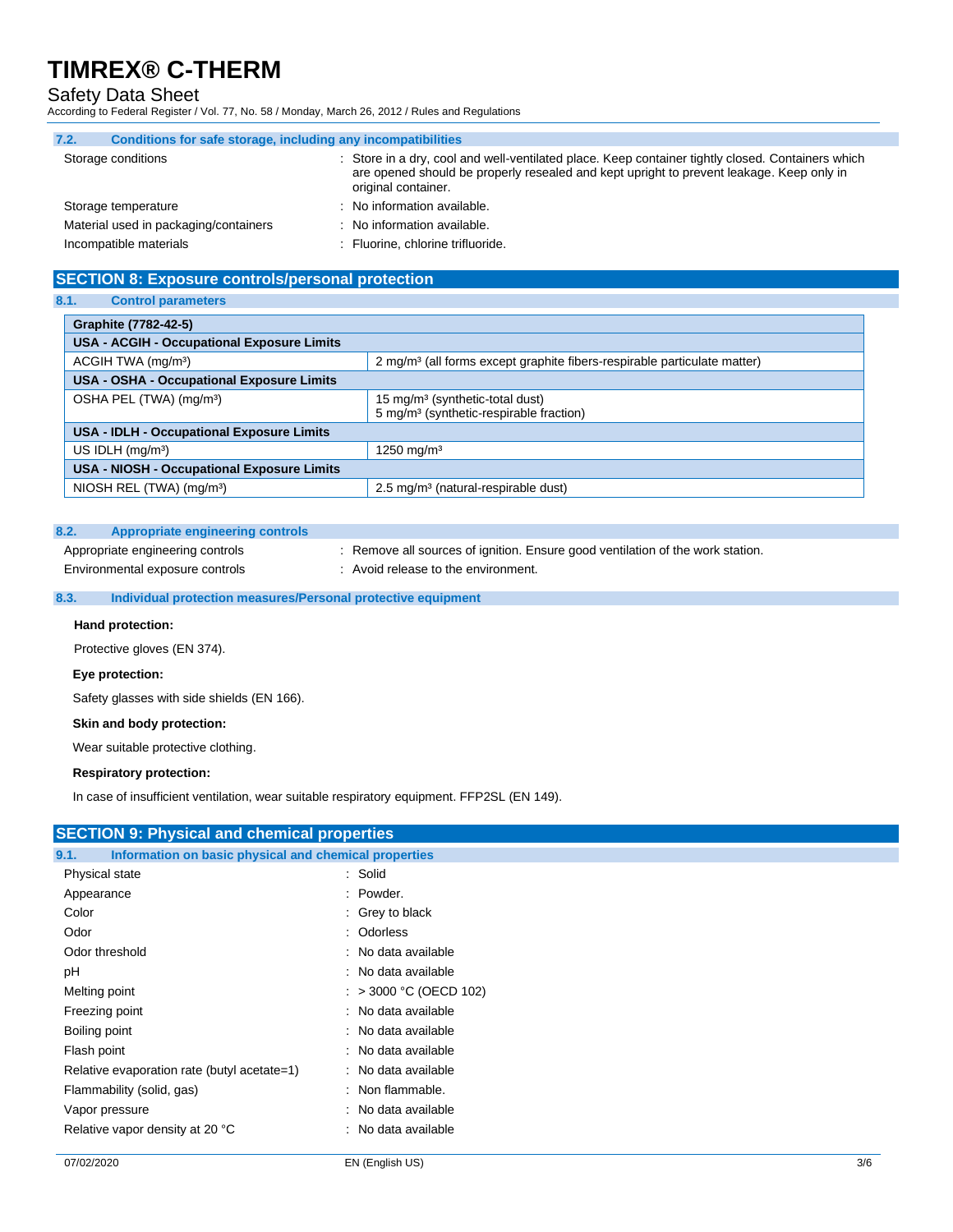### Safety Data Sheet

According to Federal Register / Vol. 77, No. 58 / Monday, March 26, 2012 / Rules and Regulations

| Relative density                                | $\therefore$ Ca. 2.2 (DIN 51901) |
|-------------------------------------------------|----------------------------------|
| Solubility                                      | : $< 0.001$ g/L                  |
| Partition coefficient n-octanol/water (Log Pow) | : No data available              |
| Auto-ignition temperature                       | $:$ > 500 °C                     |
| Decomposition temperature                       | : No data available              |
| Viscosity, kinematic                            | : No data available              |
| Viscosity, dynamic                              | : No data available              |
| <b>Explosion limits</b>                         | : No data available              |
| Explosive properties                            | : No data available              |
| Oxidizing properties                            | : No data available              |
| 9.2.<br><b>Other information</b>                |                                  |

### No additional information available

### **SECTION 10: Stability and reactivity**

### **10.1. Reactivity**

The product is non-reactive under normal conditions of use, storage and transport.

### **10.2. Chemical stability**

Stable under normal conditions.

## **10.3. Possibility of hazardous reactions**

No dangerous reactions known under normal conditions of use.

### **10.4. Conditions to avoid**

None under recommended storage and handling conditions (see section 7).

#### **10.5. Incompatible materials**

Fluorine, chlorine trifluoride.

### **10.6. Hazardous decomposition products**

Under normal conditions of storage and use, hazardous decomposition products should not be produced.

| <b>SECTION 11: Toxicological information</b>  |                                                                                                                            |     |
|-----------------------------------------------|----------------------------------------------------------------------------------------------------------------------------|-----|
| Information on toxicological effects<br>11.1. |                                                                                                                            |     |
| Acute toxicity (oral)                         | : Not classified                                                                                                           |     |
| Acute toxicity (dermal)                       | : Not classified                                                                                                           |     |
| Acute toxicity (inhalation)                   | : Not classified                                                                                                           |     |
| Graphite (7782-42-5)                          |                                                                                                                            |     |
| LD50 oral rat                                 | > 2000 mg/kg bodyweight (OECD 423, CSR)                                                                                    |     |
| LD50 inhalation rat                           | > 2000 mg/L/4 h (Dust, OECD 403, CSR)                                                                                      |     |
| Skin corrosion/irritation                     | : Non-irritant (Rabbit, OECD 404, CSR)                                                                                     |     |
| Serious eye damage/irritation                 | : Non-irritant (Rabbit, OECD 405, CSR)                                                                                     |     |
| Respiratory or skin sensitization             | Respiratory tract:                                                                                                         |     |
|                                               | Non-sensitizing. Based on available data, the classification criteria are not met. (Mouse, OECD<br>429, CSR)               |     |
|                                               | Skin:                                                                                                                      |     |
|                                               | Non-sensitizing. Based on available data, the classification criteria are not met. (Mouse, OECD<br>429, CSR)               |     |
| Germ cell mutagenicity                        | Based on available data, the classification criteria are not met. (Bacterial Reverse Mutation<br>Test, OECD 471, CSR)      |     |
|                                               | Based on available data, the classification criteria are not met. (Mammalian cell gene mutation<br>assay, OECD 476, CSR)   |     |
|                                               | Based on available data, the classification criteria are not met. (Mammalian chromosome<br>aberration test, OECD 473, CSR) |     |
| Carcinogenicity                               | : Based on available data, the classification criteria are not met. (Waiving, CSR)                                         |     |
| Reproductive toxicity                         | : Based on available data, the classification criteria are not met. (OECD 422, CSR)                                        |     |
| STOT-single exposure                          | : Not classified                                                                                                           |     |
| 07/02/2020                                    | EN (English US)                                                                                                            | 4/6 |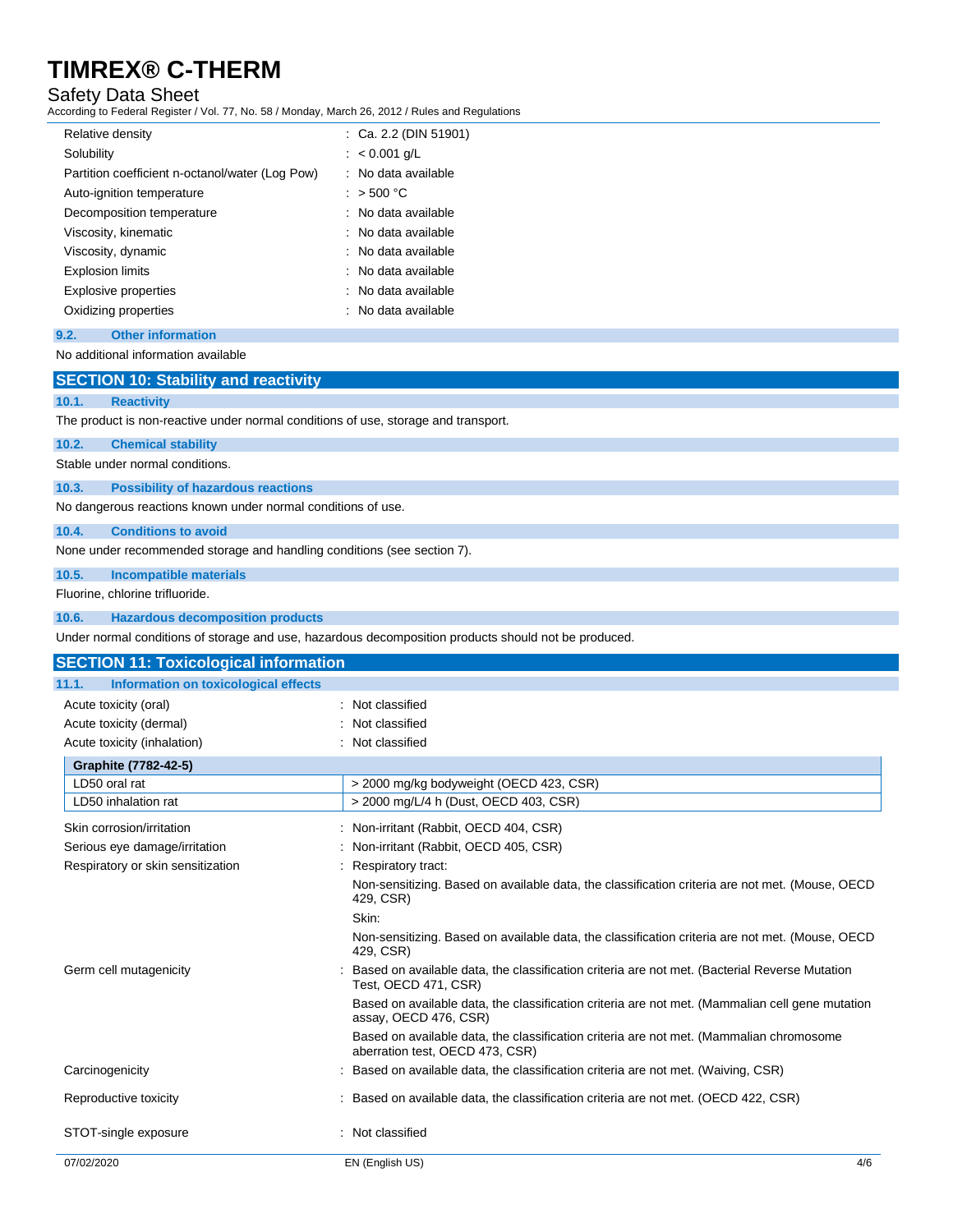### Safety Data Sheet

According to Federal Register / Vol. 77, No. 58 / Monday, March 26, 2012 / Rules and Regulations

| STOT-repeated exposure | : Oral: $NOAEL = 813$ mg/kg Based on available data, the classification criteria are not met. (Rat,<br><b>OECD 422, CSR)</b><br>Inhalational: $NOAEL = 12$ mg/m <sup>3</sup> Based on available data, the classification criteria are not met.<br>(Rat. OECD 412, CSR) |
|------------------------|------------------------------------------------------------------------------------------------------------------------------------------------------------------------------------------------------------------------------------------------------------------------|
| Aspiration hazard      | : Not classified                                                                                                                                                                                                                                                       |
| Viscosity, kinematic   | : No data available                                                                                                                                                                                                                                                    |

| <b>SECTION 12: Ecological information</b>     |                                                                                                                           |
|-----------------------------------------------|---------------------------------------------------------------------------------------------------------------------------|
| 12.1.<br><b>Toxicity</b>                      |                                                                                                                           |
| Ecology - general                             | : The product is not considered harmful to aguatic organisms or to cause long-term adverse<br>effects in the environment. |
| Graphite (7782-42-5)                          |                                                                                                                           |
| LC50 fish 1                                   | > 100 mg/L/96 h (Danio rerio, OECD 203, CSR)                                                                              |
| EC50 Daphnia 1                                | > 100 mg/L/48 h (Daphnia magna, OECD 202, CSR)                                                                            |
| EC50 algae 1                                  | > 100 mg/L/72 h (Pseudokirchneriella subcapitata, OECD 201, CSR)                                                          |
|                                               |                                                                                                                           |
| 12.2.<br><b>Persistence and degradability</b> |                                                                                                                           |
| No additional information available           |                                                                                                                           |

### **12.3. Bioaccumulative potential**

No additional information available

### **12.4. Mobility in soil**

No additional information available

### **12.5. Other adverse effects**

No additional information available

| <b>SECTION 13: Disposal considerations</b>                                |                                                                                             |  |
|---------------------------------------------------------------------------|---------------------------------------------------------------------------------------------|--|
| <b>Disposal methods</b><br>13.1.                                          |                                                                                             |  |
| Waste treatment methods                                                   | Dispose of contents/container in accordance with licensed collector's sorting instructions. |  |
| Product/Packaging disposal recommendations                                | Dispose of contents/container in accordance with licensed collector's sorting instructions. |  |
| <b>SECTION 14: Transport information</b>                                  |                                                                                             |  |
| <b>Department of Transportation (DOT)</b>                                 |                                                                                             |  |
| In accordance with DOT                                                    |                                                                                             |  |
| Not regulated                                                             |                                                                                             |  |
| <b>Transportation of Dangerous Goods</b>                                  |                                                                                             |  |
| Not regulated                                                             |                                                                                             |  |
| <b>Transport by sea</b>                                                   |                                                                                             |  |
| Not regulated                                                             |                                                                                             |  |
| <b>Air transport</b>                                                      |                                                                                             |  |
| Not regulated                                                             |                                                                                             |  |
| <b>SECTION 15: Regulatory information</b>                                 |                                                                                             |  |
| 15.1. US Federal regulations                                              |                                                                                             |  |
| Graphite (7782-42-5)                                                      |                                                                                             |  |
| Listed on the United States TSCA (Toxic Substances Control Act) inventory |                                                                                             |  |
|                                                                           |                                                                                             |  |